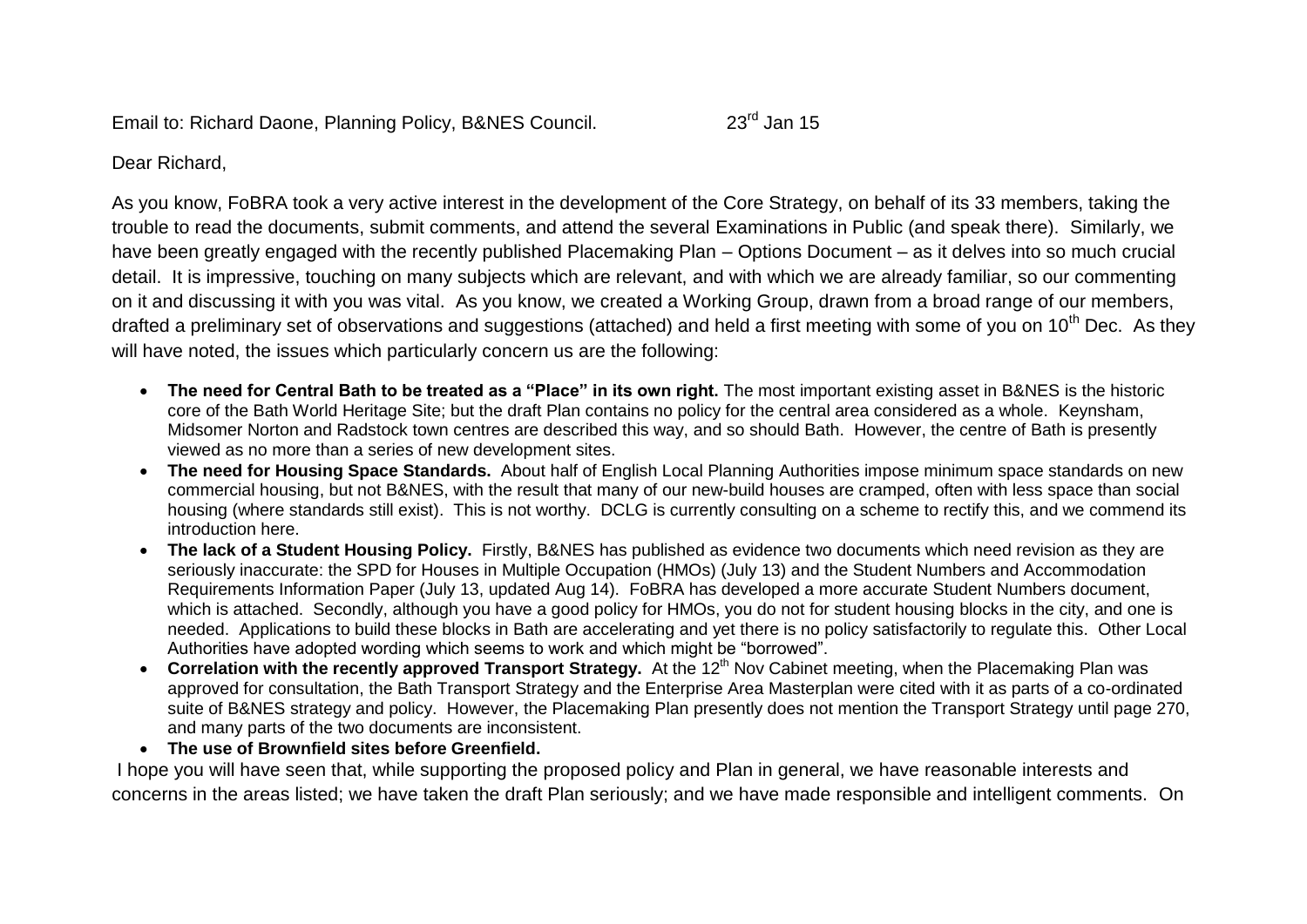that basis, having engaged with those who wrote and are writing, the Plan; and, following our  $10<sup>th</sup>$  Dec meeting (unfortunately without you), hope to see many of our thoughts and much of our material incorporated, as we think this will make the Plan even better and robust than it is already. Following the 10<sup>th</sup> Dec meeting, FoBRA's thinking on the Placemaking Plan has matured and evolved. Late drafts were discussed and approved by the full FoBRA Committee on 20<sup>th</sup> Jan, resulting in the enclosed final version (in both pdf and Word, for your convenience). In addition I have attached a FoBRA-developed Student Numbers document which is more accurate than the Council's one, and this is referenced in our comments.

This is FoBRA's complete and only response to the current Placemaking Plan consultation. I should be grateful for confirmation of its readable receipt by you.

*Robin Kerr*



Chairman, Federation of Bath Residents' Associations

3 Lansdown Place East

Bath BA1 5ET

[robin.kerrconsulting@uwclub.net](mailto:robin.kerrconsulting@uwclub.net) [www.bathresidents.org.uk](http://www.bathresidents.org.uk/) 01225 311549, 07767 788366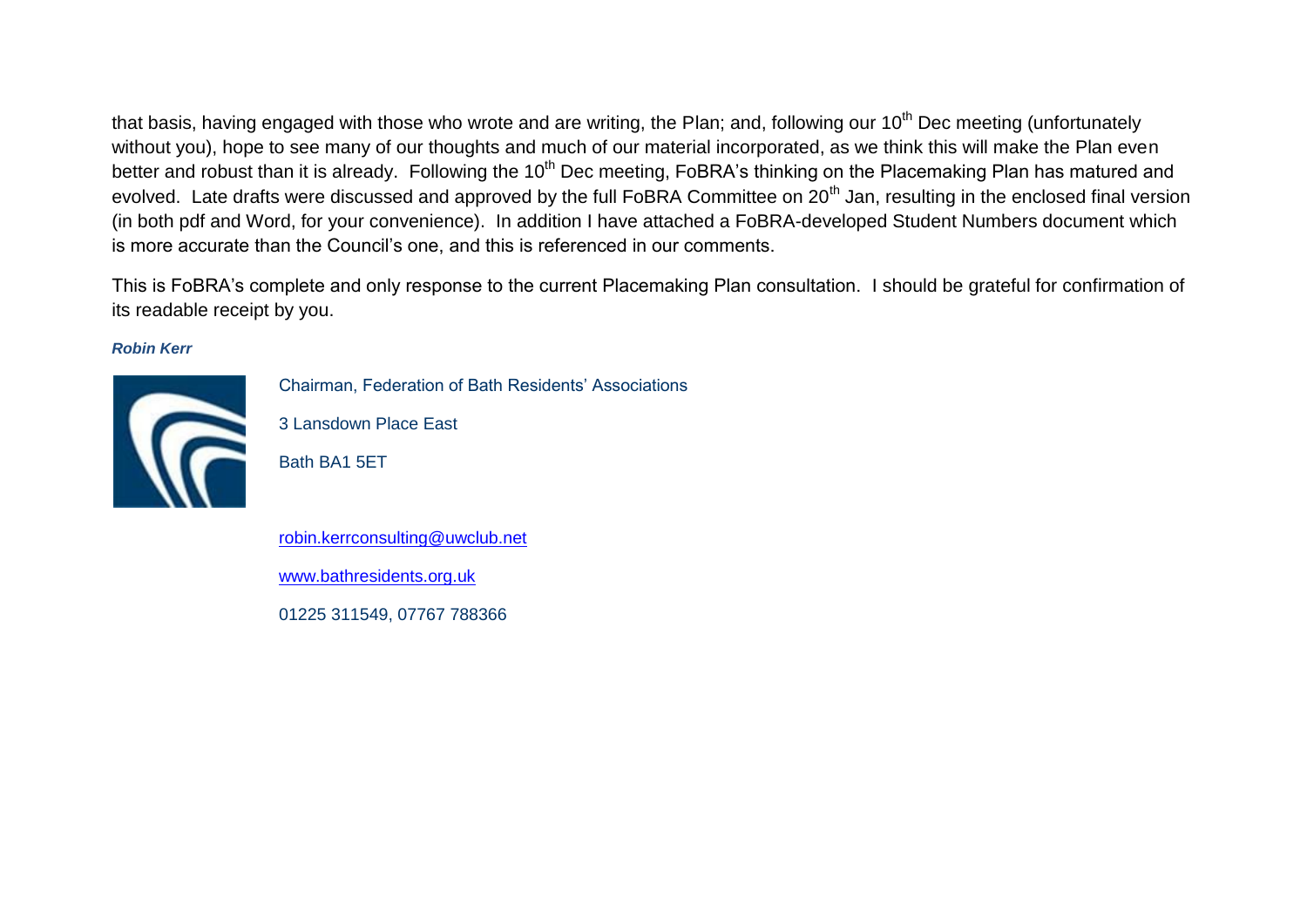

## **Placemaking Plan Options – FoBRA Comments**

[These comments refer to the Consultation edition of B&NES' Placemaking Plan issued on 24<sup>th</sup> Nov 14: see [www.bathnes.gov.uk/placemakingplan.](http://www.bathnes.gov.uk/placemakingplan) ]

The comments of the Federation of Bath Residents' Associations (FoBRA) on this document mirror those made by it in Aug 2013, principally revolving around the following subjects, with the detail being under the appropriate page and paragraph in the tabulation below:

- Central Bath as a "Place" in its own right
- Space Standards
- Student Housing Policy
- Transport Strategy
- **•** Brownfield before Greenfield

| Page | Para | <b>Title</b>                         | <b>Justification</b>                                    | <b>Comment</b>                                                                                                                                                                                                                                                                                                                                                                                                                                                                                                                                                                                                                                                                                                                                                                                                                                                                                                                                                                                                                                                                                                                                                                                                                                                                                                                                                                                      |
|------|------|--------------------------------------|---------------------------------------------------------|-----------------------------------------------------------------------------------------------------------------------------------------------------------------------------------------------------------------------------------------------------------------------------------------------------------------------------------------------------------------------------------------------------------------------------------------------------------------------------------------------------------------------------------------------------------------------------------------------------------------------------------------------------------------------------------------------------------------------------------------------------------------------------------------------------------------------------------------------------------------------------------------------------------------------------------------------------------------------------------------------------------------------------------------------------------------------------------------------------------------------------------------------------------------------------------------------------------------------------------------------------------------------------------------------------------------------------------------------------------------------------------------------------|
| 9    | 1.14 | Placemaking<br>Plan Bath:<br>The Aim | Establishment of<br>broad aims and<br>important themes. | Para 1 of the introduction states that Placemaking is concerned with"the protection and<br>enhancement of existing assets", as well as development sites. The most important existing asset<br>in B&NES is the Bath World Heritage Site (WHS), particularly its historic core; but the draft Plan<br>contains no policy for the central area of Bath considered as a whole, or for the wider urban<br>landscape within the WHS. The centre of Bath is treated as no more than a series of new<br>development sites. Keynsham, Midsomer Norton and Radstock town centres are treated as a whole<br>(paras 1.169, para 1.225, 1.272, Strategic Policy Context), and so should Bath. The centre of Bath<br>requires a holistic approach. Part 1 page 6 goes straight into development sites, with no mention of<br>a policy for existing assets such as central Bath (para 1.13 onwards). In doing so, it fails to provide<br>a context and vision for development within the centre, which is essentially not treated as a 'Place' at<br>all. In fact, the treatment of Bath City Centre in this document lacks the visionary touch of an<br>architect or an architectural committee, such as the Urban Regeneration Panel, now sadly<br>disbanded. FoBRA recommends that it, or something like it, be reinstated, especially at such an<br>important time for development in the centre of this WHS. |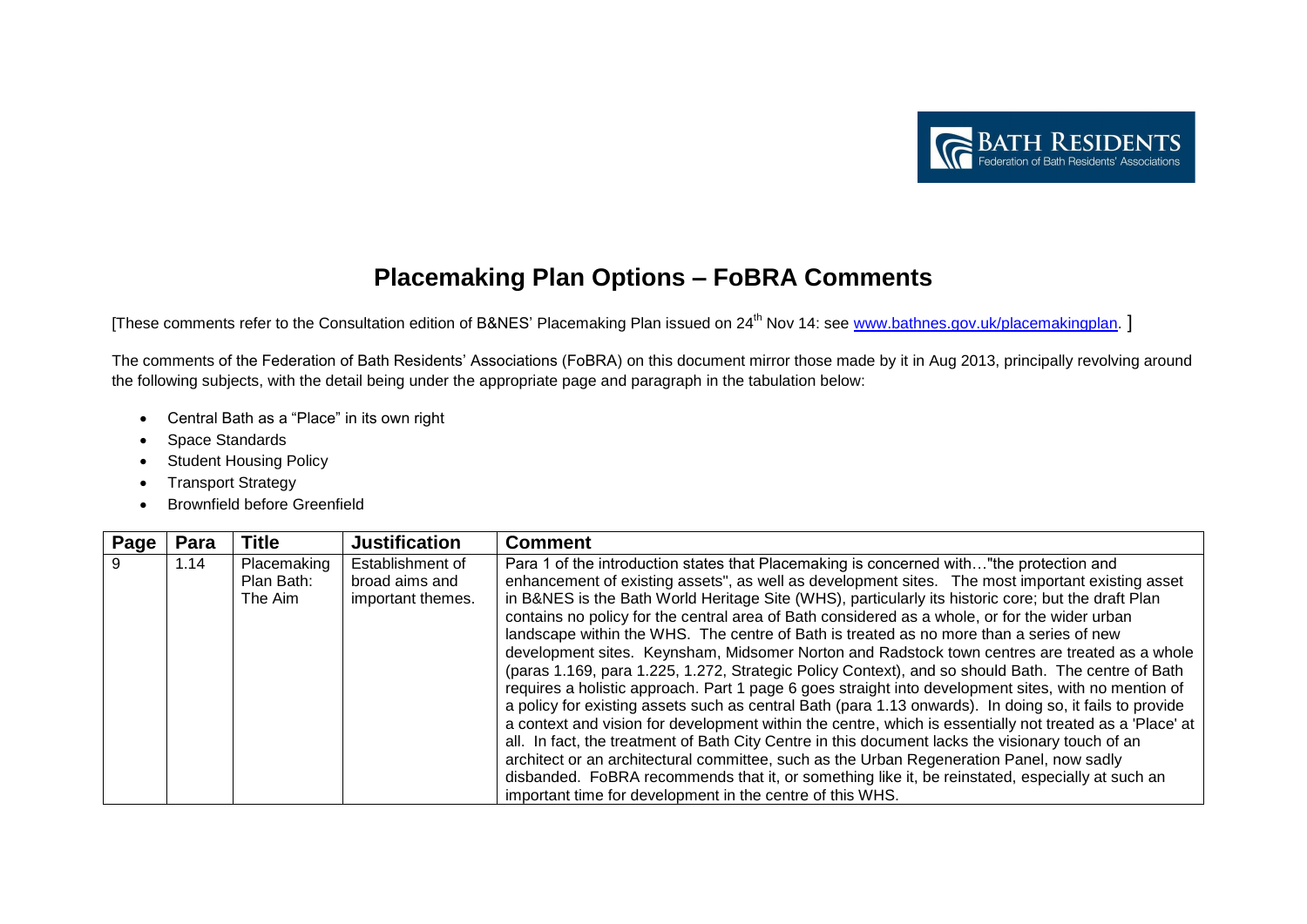|  |  | Insert after para 1.14–Strategic policy context<br>The City of Bath is a place of global importance, a fact recognised by its inscription as a<br>1.<br>UNESCO World Heritage Site (WHS) having attributes of Outstanding Universal Value. The City of<br>Bath World Heritage Site Management Plan [link] explains the significance of the WHS and<br>addresses the management, pressures and challenges facing the site. The WHS designation also<br>stresses the fundamental interrelationship between the historic architecture throughout the city and<br>the green spaces which interpenetrate it.                                                                                                          |
|--|--|------------------------------------------------------------------------------------------------------------------------------------------------------------------------------------------------------------------------------------------------------------------------------------------------------------------------------------------------------------------------------------------------------------------------------------------------------------------------------------------------------------------------------------------------------------------------------------------------------------------------------------------------------------------------------------------------------------------|
|  |  | 2.<br>The central area of Bath (broadly the area between Julian Road to the north and the river on<br>the south, the A36 Bathwick Street to the east and Charlotte Street on the west) contains the historic<br>core of the Bath World Heritage Site as well as the commercial heart of the city and is the most<br>significant cultural, historical and commercial asset within B&NES. No fewer than 9 of the 12 Key<br>Elements of the Site identified in the WHS Management Plan lie within the central area of the city,<br>and two of the others are close by. This section sets out to provide a context and vision for the<br>protection of this vital asset and for development within the central area. |
|  |  | 3. Under Policy B2 of the Core Strategy, the role of the central area is to provide:<br>An important cultural asset for the world<br>$\bullet$<br>One of the country's most desirable and beautiful places in which to live and work<br>A more dynamic place for business, enterprise, creativity and innovation<br>An attractive centre for shopping, leisure and recreation<br>A spa town that inspires, relaxes and entertains<br>A visitor destination of international renown<br>A place that connects people to the natural environment<br>A place in which people increasingly travel by walking, cycling or by using public transport.                                                                   |
|  |  | 4. The B&NES Public Service Board has the vision that "Bath and North East Somerset will be<br>internationally renowned as a beautifully inventive and entrepreneurial 21st century place with a<br>strong social purpose and a spirit of wellbeing, where everyone is invited to think big $-$ a 'connected'<br>area ready to create an extraordinary legacy for future generations."                                                                                                                                                                                                                                                                                                                           |
|  |  | 5. In this spirit, and in order to achieve the aspirations set out in the Core Strategy, our policies for<br>central Bath include the following:<br>The Public Realm and Movement Strategy (PRMS) [link], which is at the heart of the vision<br>for central Bath. The PRMS is an incremental plan to transform streets and spaces across<br>the centre and to create the canvas for a more animated and inclusive public life. The<br>strategy aims to:                                                                                                                                                                                                                                                         |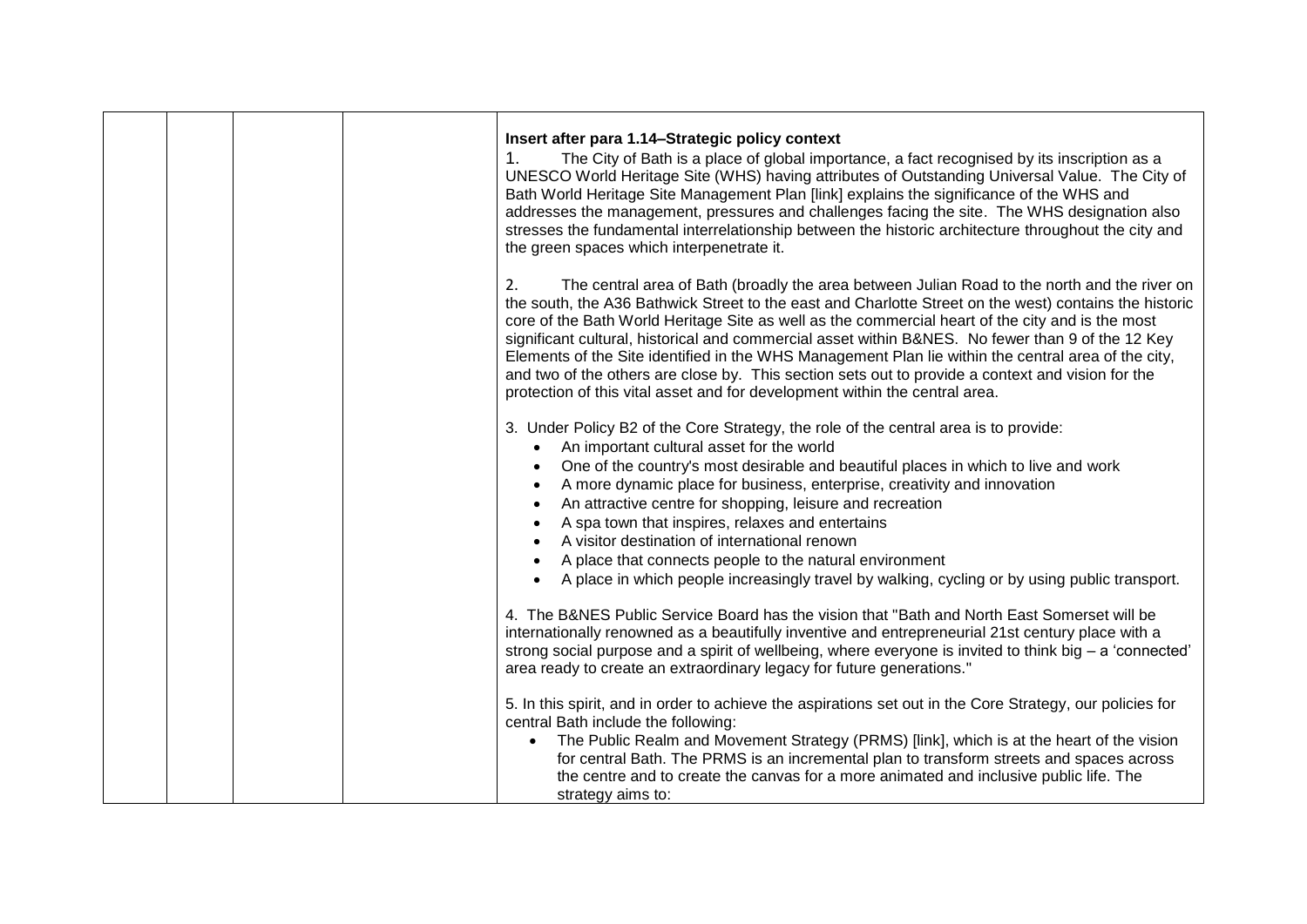|  | Rebalance the movement hierarchy giving priority to pedestrians, cyclists and public<br>transport;                                                                                         |
|--|--------------------------------------------------------------------------------------------------------------------------------------------------------------------------------------------|
|  | Refashion the public realm, creating a lattice of connected streets and spaces, utilising<br>$\circ$                                                                                       |
|  | high quality materials, bespoke furniture and exceptional landscape and lighting design;                                                                                                   |
|  | Reveal the city through the introduction of a new multi-channel information and                                                                                                            |
|  | wayfinding system for all modes of movement;                                                                                                                                               |
|  | Reanimate the city centre through an imaginative and pioneering programme of public                                                                                                        |
|  | art, events and activities.                                                                                                                                                                |
|  | Creation of a city centre that is free of all but essential traffic, and which provides an                                                                                                 |
|  | environment that is attractive for the visitors on which the city's economy relies, as well as                                                                                             |
|  | for those who live and work in Bath. Currently, central Bath suffers from serious traffic<br>congestion, which blights the city centre and gravely affects the setting of the key elements |
|  | of the World Heritage Site such as The Circus and Queen Square. Air pollution and                                                                                                          |
|  | vibration from traffic are damaging the very fabric of the historic city.                                                                                                                  |
|  | Good air quality - an essential element of this improved environment. Air pollution, which is                                                                                              |
|  | due almost entirely to road traffic, is at levels well above safe health limits set out in EU and                                                                                          |
|  | English law and must be brought down to safe and healthy levels (see Bath Air Quality                                                                                                      |
|  | Action Plan).                                                                                                                                                                              |
|  | Reduction of traffic and improvement of air quality. These will be achieved through the Bath                                                                                               |
|  | Transport Strategy, which complements the Placemaking Plan, and contains the Vision that                                                                                                   |
|  | "Bath will enhance its unique status by adopting measures that promote sustainable                                                                                                         |
|  | transport and reduce the intrusion of vehicles, particularly in the historic core". The<br>measures required to achieve this include:                                                      |
|  | A walking/cycling strategy to make Bath the UK's most walkable city;<br>$\circ$                                                                                                            |
|  | Improved accessibility for people with mobility impairments;<br>$\circ$                                                                                                                    |
|  | A parking strategy to support the economic growth but at the same time reducing the<br>$\circ$                                                                                             |
|  | amount of off-street spaces within the city centre;                                                                                                                                        |
|  | A traffic management plan for the city;                                                                                                                                                    |
|  | Support for more use of public transport to reduce the number of cars entering the city;<br>$\circ$                                                                                        |
|  | A new Park-and-Ride to the east of Bath, and continuing expansion of the existing Park                                                                                                     |
|  | & Ride (P&R) sites, which can to help reduce the demand for parking spaces within the                                                                                                      |
|  | city;<br>Better management of Heavy Goods Vehicles within the city;                                                                                                                        |
|  | Finding a new location for coaches to park once they have dropped visitors off in the<br>$\circ$                                                                                           |
|  | city centre.                                                                                                                                                                               |
|  | The Placemaking Plan will need to ensure that the infrastructure necessary to implement the                                                                                                |
|  | transport strategy is delivered in a timely manner. The transport strategy also includes work                                                                                              |
|  | with the Highways Agency, Wiltshire and other authorities to develop proposals and                                                                                                         |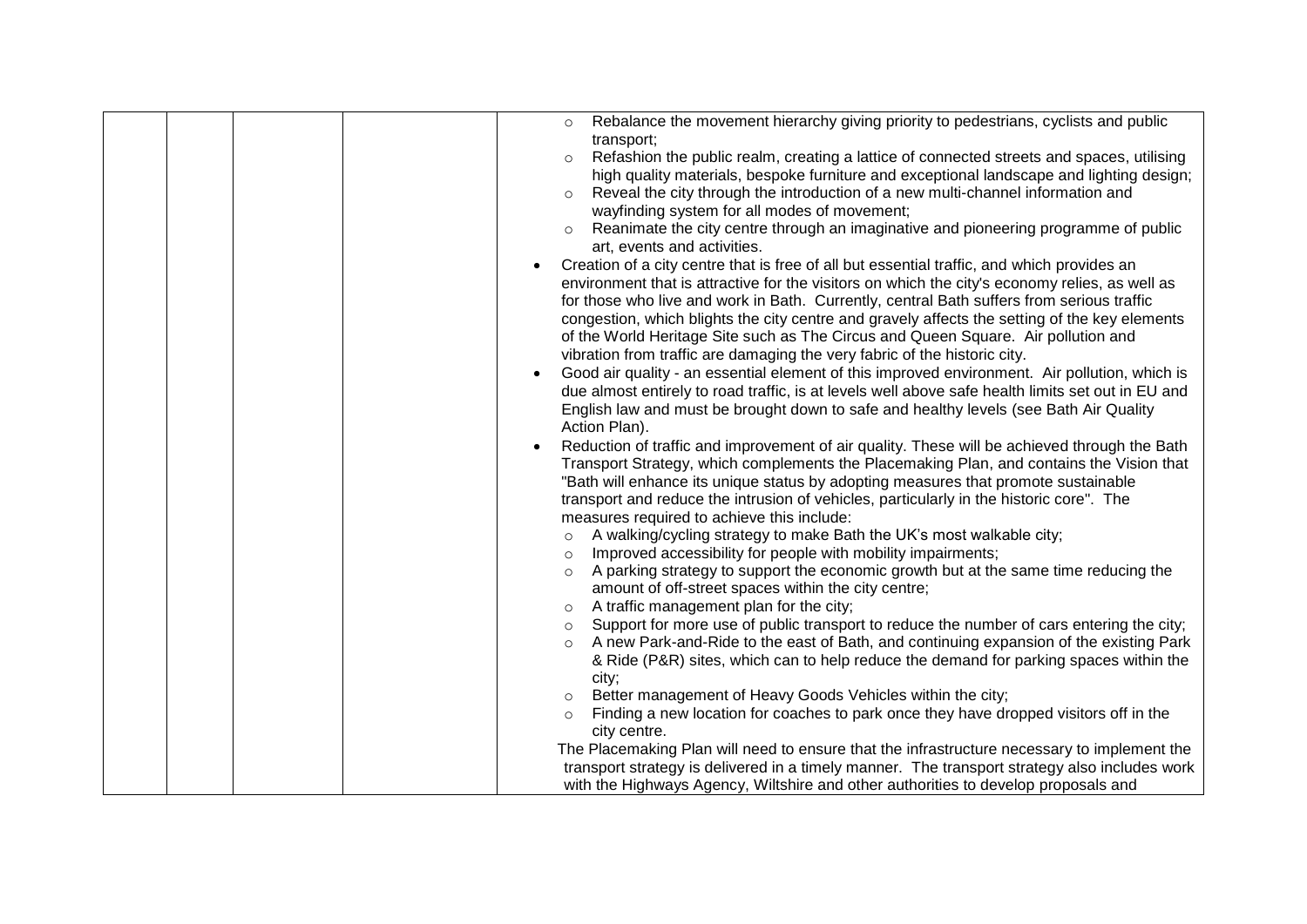|  |  | strategies to remove through traffic and HGVs, in particular, from Bath which may generate<br>a requirement for new infrastructure.<br>The prosperity of Bath depends on maintaining the city as a place which draws visitors who<br>are attracted by the mix of shops, restaurants, and cultural and heritage facilities. We aim to<br>ensure that Bath promotes a distinctive shopping experience at the leading edge of retail<br>development, and that Bath is seen as the place for high quality, locally produced goods<br>and foods. (From The Future for Bath Vision) [Is ever-increasing retail the way forward or<br>should we aim for a more varied economy in the city centre?][Role of non-retail businesses<br>in the centre?]<br>Promoting Bath as a 'Spa' City; providing a high quality tourist experience where visitor stay<br>is extended; enhancing the cultural and visitor offering; and promoting the City as a world<br>class venue for sport and recreation. (From The Future for Bath Vision)<br>Central Bath is unusual in that it is home to a large number of residents as well as shops,<br>businesses and heritage sites. Some ten thousand people, including many families, live in<br>central Bath. This large number of residents contributes to the vitality and vibrancy of Bath,<br>day and night; and to the special character of the city centre. Owner-occupiers care for the<br>historic Georgian houses at their own expense. We will encourage and support residents in<br>central Bath.<br>The Core Strategy envisages the creation of more hotel accommodation in the centre. A<br>strategy is required for parking by visitors to these hotels, bearing in mind the parking needs<br>of city centre residents. Hotel visitors should be encouraged to use the P&Rs, but this will<br>require the P&Rs to be open later and to have secure overnight parking. Consideration<br>should be given to a shuttle service of suitable vehicles for overnight visitors, serving the<br>hotels and guest houses.<br>A night-time economy has been created in the city centre which often involves excessive<br>drinking, noise and anti-social behaviour. This is to the detriment of city centre residents and<br>is frequently the subject of adverse comment by visitors. [We will] |
|--|--|------------------------------------------------------------------------------------------------------------------------------------------------------------------------------------------------------------------------------------------------------------------------------------------------------------------------------------------------------------------------------------------------------------------------------------------------------------------------------------------------------------------------------------------------------------------------------------------------------------------------------------------------------------------------------------------------------------------------------------------------------------------------------------------------------------------------------------------------------------------------------------------------------------------------------------------------------------------------------------------------------------------------------------------------------------------------------------------------------------------------------------------------------------------------------------------------------------------------------------------------------------------------------------------------------------------------------------------------------------------------------------------------------------------------------------------------------------------------------------------------------------------------------------------------------------------------------------------------------------------------------------------------------------------------------------------------------------------------------------------------------------------------------------------------------------------------------------------------------------------------------------------------------------------------------------------------------------------------------------------------------------------------------------------------------------------------------------------------------------------------------------------------------------------------------------------------------------------------------------------------------------------------------------------------------------------------------|
|  |  |                                                                                                                                                                                                                                                                                                                                                                                                                                                                                                                                                                                                                                                                                                                                                                                                                                                                                                                                                                                                                                                                                                                                                                                                                                                                                                                                                                                                                                                                                                                                                                                                                                                                                                                                                                                                                                                                                                                                                                                                                                                                                                                                                                                                                                                                                                                              |
|  |  |                                                                                                                                                                                                                                                                                                                                                                                                                                                                                                                                                                                                                                                                                                                                                                                                                                                                                                                                                                                                                                                                                                                                                                                                                                                                                                                                                                                                                                                                                                                                                                                                                                                                                                                                                                                                                                                                                                                                                                                                                                                                                                                                                                                                                                                                                                                              |
|  |  | Large numbers of city centre houses have been turned over to be Houses in Multiple                                                                                                                                                                                                                                                                                                                                                                                                                                                                                                                                                                                                                                                                                                                                                                                                                                                                                                                                                                                                                                                                                                                                                                                                                                                                                                                                                                                                                                                                                                                                                                                                                                                                                                                                                                                                                                                                                                                                                                                                                                                                                                                                                                                                                                           |
|  |  | Occupation (HMOs) or short-term rental properties (such as hen party venues). The former                                                                                                                                                                                                                                                                                                                                                                                                                                                                                                                                                                                                                                                                                                                                                                                                                                                                                                                                                                                                                                                                                                                                                                                                                                                                                                                                                                                                                                                                                                                                                                                                                                                                                                                                                                                                                                                                                                                                                                                                                                                                                                                                                                                                                                     |
|  |  | add to housing pressure in the already densely populated centre, and are often less well                                                                                                                                                                                                                                                                                                                                                                                                                                                                                                                                                                                                                                                                                                                                                                                                                                                                                                                                                                                                                                                                                                                                                                                                                                                                                                                                                                                                                                                                                                                                                                                                                                                                                                                                                                                                                                                                                                                                                                                                                                                                                                                                                                                                                                     |
|  |  | maintained. Change of use from residential to HMO now requires planning permission                                                                                                                                                                                                                                                                                                                                                                                                                                                                                                                                                                                                                                                                                                                                                                                                                                                                                                                                                                                                                                                                                                                                                                                                                                                                                                                                                                                                                                                                                                                                                                                                                                                                                                                                                                                                                                                                                                                                                                                                                                                                                                                                                                                                                                           |
|  |  | across Bath. The latter can often be noisy and increasing numbers of such establishments                                                                                                                                                                                                                                                                                                                                                                                                                                                                                                                                                                                                                                                                                                                                                                                                                                                                                                                                                                                                                                                                                                                                                                                                                                                                                                                                                                                                                                                                                                                                                                                                                                                                                                                                                                                                                                                                                                                                                                                                                                                                                                                                                                                                                                     |
|  |  | add to the pressures felt by city centre residents. [Our policy is]                                                                                                                                                                                                                                                                                                                                                                                                                                                                                                                                                                                                                                                                                                                                                                                                                                                                                                                                                                                                                                                                                                                                                                                                                                                                                                                                                                                                                                                                                                                                                                                                                                                                                                                                                                                                                                                                                                                                                                                                                                                                                                                                                                                                                                                          |
|  |  |                                                                                                                                                                                                                                                                                                                                                                                                                                                                                                                                                                                                                                                                                                                                                                                                                                                                                                                                                                                                                                                                                                                                                                                                                                                                                                                                                                                                                                                                                                                                                                                                                                                                                                                                                                                                                                                                                                                                                                                                                                                                                                                                                                                                                                                                                                                              |
|  |  | 6. Within the city (which is coterminous with the WHS), but outside the central area, there are many                                                                                                                                                                                                                                                                                                                                                                                                                                                                                                                                                                                                                                                                                                                                                                                                                                                                                                                                                                                                                                                                                                                                                                                                                                                                                                                                                                                                                                                                                                                                                                                                                                                                                                                                                                                                                                                                                                                                                                                                                                                                                                                                                                                                                         |
|  |  | important architectural features (including two of the Key Elements of the WHS (Lansdown Crescent                                                                                                                                                                                                                                                                                                                                                                                                                                                                                                                                                                                                                                                                                                                                                                                                                                                                                                                                                                                                                                                                                                                                                                                                                                                                                                                                                                                                                                                                                                                                                                                                                                                                                                                                                                                                                                                                                                                                                                                                                                                                                                                                                                                                                            |
|  |  | and Prior Park)), together with parks and other open green spaces such as Sydney Gardens,                                                                                                                                                                                                                                                                                                                                                                                                                                                                                                                                                                                                                                                                                                                                                                                                                                                                                                                                                                                                                                                                                                                                                                                                                                                                                                                                                                                                                                                                                                                                                                                                                                                                                                                                                                                                                                                                                                                                                                                                                                                                                                                                                                                                                                    |
|  |  | another Key Element. These are also important to the character and feel of Bath and require                                                                                                                                                                                                                                                                                                                                                                                                                                                                                                                                                                                                                                                                                                                                                                                                                                                                                                                                                                                                                                                                                                                                                                                                                                                                                                                                                                                                                                                                                                                                                                                                                                                                                                                                                                                                                                                                                                                                                                                                                                                                                                                                                                                                                                  |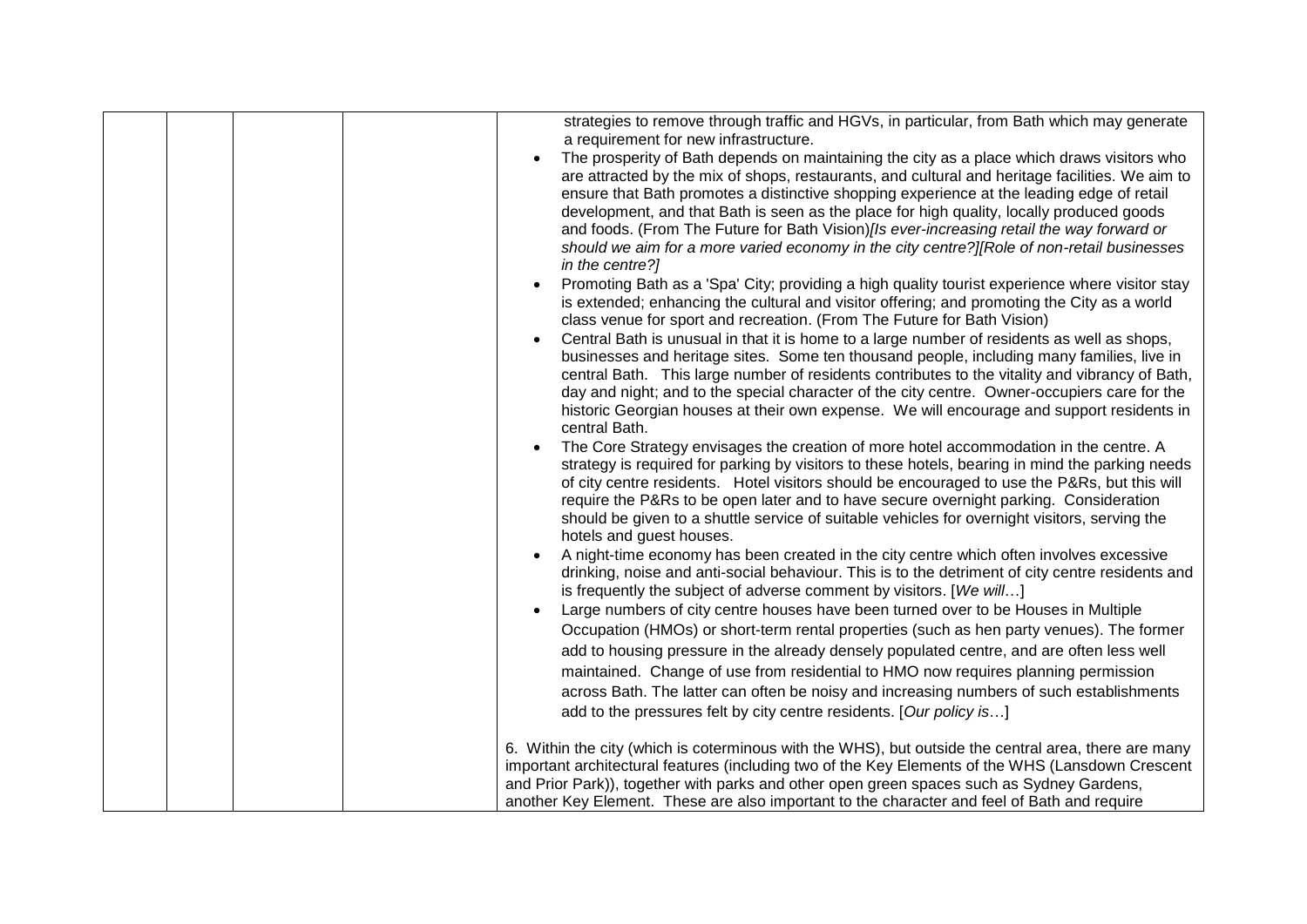|    |                     |                                                                       |                                                                                               | protection.                                                                                                                                                                                                                                                                                                                                                                                                                                                                                                                                                                                                                                                                                                                                                                                                                                                                                                                                                                                                                                                                                                                                                                                                                                                                                                                                                                                                                                                                                                                                                                                                            |
|----|---------------------|-----------------------------------------------------------------------|-----------------------------------------------------------------------------------------------|------------------------------------------------------------------------------------------------------------------------------------------------------------------------------------------------------------------------------------------------------------------------------------------------------------------------------------------------------------------------------------------------------------------------------------------------------------------------------------------------------------------------------------------------------------------------------------------------------------------------------------------------------------------------------------------------------------------------------------------------------------------------------------------------------------------------------------------------------------------------------------------------------------------------------------------------------------------------------------------------------------------------------------------------------------------------------------------------------------------------------------------------------------------------------------------------------------------------------------------------------------------------------------------------------------------------------------------------------------------------------------------------------------------------------------------------------------------------------------------------------------------------------------------------------------------------------------------------------------------------|
| 9  | 1.19                | The<br>Evidence<br>Base                                               | Ensuring that the<br>Evidence Base<br>includes all the right<br>documents.                    | It is accepted that the list of sources at para 1.19 is not exhaustive, but the evidence base should<br>surely include an agreed Student Numbers and Accommodation Requirements paper; and an<br>emerging Student Housing Strategy.<br>What about the World Heritage Site Management Plan? The WHS is referred to only in relation to<br>its 'Setting'.<br>The Air Quality Action Plan should also be referenced, with a link.<br>Lastly, the Cotswolds AONB (CAONB) Management Plan should be referenced. The Placemaking<br>Plan Options Document acknowledges (at para.1.141) that the University of Bath campus lies partly<br>within the CAONB. Emerging Policy Approach SB26 (page 56) calls for future development at the<br>University to 'respond positively and sensitively to the CAONB designation'. As well as helping<br>protect part of the city and its setting at Claverton Down from inappropriate development, the<br>CAONB designation extends well within the city boundary in other locations, notably into Widcombe<br>- where it penetrates to within half a mile of the city centre. The Placemaking Plan acknowledges (at<br>para.2.221) that AONBs enjoy 'the highest status of protection in relation to landscape along with<br>National Parks', but nowhere in the document can be found any reference as to how such protection<br>will be achieved. As a minimum, FoBRA would expect the accompanying Evidence Base to<br>recognise (and cite) the Cotswolds Conservation Board's CAONB Management Plan as being a<br>material consideration in deciding future planning applications. |
| 9  | 1.21                | The<br>Evidence<br><b>Base</b>                                        | Ensuring that the<br><b>Evidence Base</b><br>includes all the right<br>aims.                  | Add extra bullet: "Maintain or enhance movement and accessibility within acceptable environmental<br>standards".                                                                                                                                                                                                                                                                                                                                                                                                                                                                                                                                                                                                                                                                                                                                                                                                                                                                                                                                                                                                                                                                                                                                                                                                                                                                                                                                                                                                                                                                                                       |
| 13 | 1.30                | <b>Central Area</b><br>& River<br>Corridor                            | The need for<br>Central Bath to<br>have a sense of<br>Place, as for all<br>other urban areas. | There is lack of any sense of central Bath as a place meriting consideration as a whole (as opposed<br>to a series of development sites). FoBRA commented on this 20 Aug 13. See comments for para<br>1.14 above.                                                                                                                                                                                                                                                                                                                                                                                                                                                                                                                                                                                                                                                                                                                                                                                                                                                                                                                                                                                                                                                                                                                                                                                                                                                                                                                                                                                                      |
| 13 | 1.35                | <b>Central Area</b><br>& River<br>Corridor                            | See above.                                                                                    | This refers to three areas (the centre, the western riverside and Twerton/Newbridge). However the<br>draft then goes straight on to the Riverside, without any consideration of the centre as a whole.                                                                                                                                                                                                                                                                                                                                                                                                                                                                                                                                                                                                                                                                                                                                                                                                                                                                                                                                                                                                                                                                                                                                                                                                                                                                                                                                                                                                                 |
| 13 | 1.36<br>onwar<br>ds | <b>Bath City</b><br>Riverside<br>Enterprise<br>Area and<br>Masterplan | The need for traffic<br>to and from the<br>envisaged<br>Enterprise Area to<br>be planned.     | The draft should recognise the fundamental connection between land use and traffic. An integrated<br>plan for the A36 south of the river is required to support the Enterprise Area development. CIL<br>funds should be earmarked for this.                                                                                                                                                                                                                                                                                                                                                                                                                                                                                                                                                                                                                                                                                                                                                                                                                                                                                                                                                                                                                                                                                                                                                                                                                                                                                                                                                                            |
| 21 | 1.58(S)<br>$B1 -$   | <b>Central Area</b><br>& River                                        | Cattlemarket traffic<br>needs a plan.                                                         | Clearly, car parking at Cattlemarket has not been worked out. How does this square with Bath<br><b>Transport Strategy?</b>                                                                                                                                                                                                                                                                                                                                                                                                                                                                                                                                                                                                                                                                                                                                                                                                                                                                                                                                                                                                                                                                                                                                                                                                                                                                                                                                                                                                                                                                                             |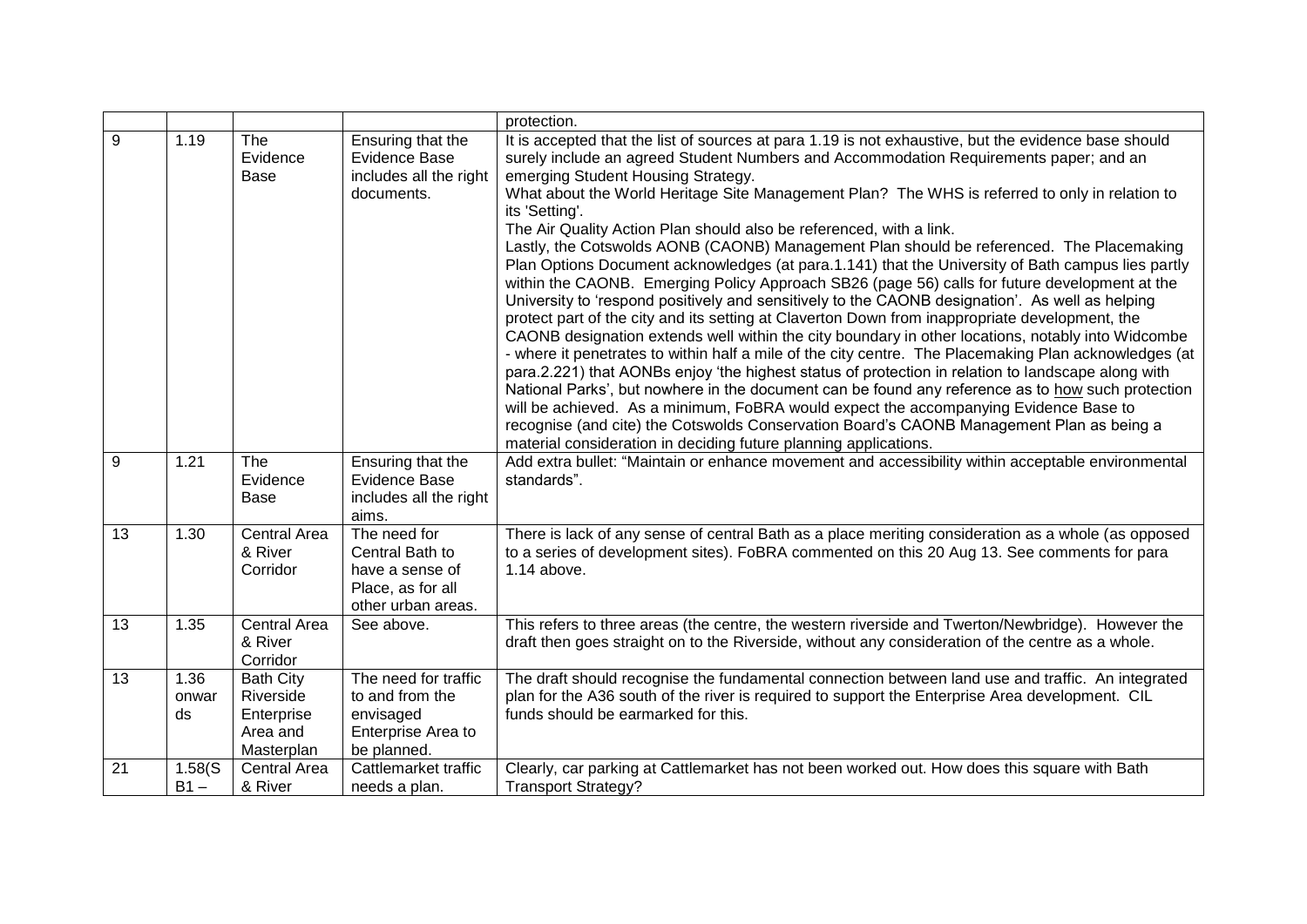|                 | 14c)                                                                   | Corridor                                    |                                                                                                                                         |                                                                                                                                                                                                                                                                                                                                                                                                                                                                                                                                                                                                                                                                                                                        |
|-----------------|------------------------------------------------------------------------|---------------------------------------------|-----------------------------------------------------------------------------------------------------------------------------------------|------------------------------------------------------------------------------------------------------------------------------------------------------------------------------------------------------------------------------------------------------------------------------------------------------------------------------------------------------------------------------------------------------------------------------------------------------------------------------------------------------------------------------------------------------------------------------------------------------------------------------------------------------------------------------------------------------------------------|
| $\overline{24}$ | Design<br>Princi-<br>ples<br>SB <sub>2</sub><br>River-<br>side<br>E(3) | Central<br>Riverside &<br><b>Rec Ground</b> | The Rec is a<br>special place,<br>subject only to the<br>decisions of the<br>Rec Trust, as<br>governed by the<br>Charity<br>Commission. | Any thought of an option of the Rec's being used for vehicle parking needs to be queried.                                                                                                                                                                                                                                                                                                                                                                                                                                                                                                                                                                                                                              |
| 30              | 1.73<br>(Opt-<br>ion <sub>3</sub>                                      | <b>North Quays</b>                          | Parking plan at<br>North Quays                                                                                                          | Envizages a lot of basement parking (11,300sqm). Is this a good idea?                                                                                                                                                                                                                                                                                                                                                                                                                                                                                                                                                                                                                                                  |
| 50              | 1.15                                                                   | Brougham<br>Hayes<br>Transport<br>Depot     | What is the best<br>future for this<br>building?                                                                                        | Student Housing block application made, and yet not favoured by this document<br>The Student Housing sections are unimpressive. They take no account of FoBRA's paper in which<br>credible scenarios are described which show that the demand for additional private-sector beds<br>would greatly exceed the likely on-campus provision, thus already contravening the headline policy<br>"to provide the majority of new accommodation on campus with off-campus provision playing a<br>supplementary role". This needs further discussion between B&NES, the Universities and FoBRA.                                                                                                                                 |
| 51              | 1.126                                                                  | Hartwells<br>garage                         | What is the best<br>future for this<br>building?                                                                                        | Student Housing block application made, and yet not favoured by this document.<br>[See comment for page 50 above.]                                                                                                                                                                                                                                                                                                                                                                                                                                                                                                                                                                                                     |
| 55              | 1.143.                                                                 | University of<br><b>Bath</b>                | Explanation of<br>acronyms                                                                                                              | GIA should be defined as Gross Internal Area.                                                                                                                                                                                                                                                                                                                                                                                                                                                                                                                                                                                                                                                                          |
| 55              | 1.144.                                                                 | University of<br><b>Bath</b>                | Establishment of<br>credible plans at<br>Claverton Down,<br>and the effect these<br>have on the city.                                   | The campus Masterplan makes provision for up to 2,400 additional bedrooms. Only 700 have been<br>built since 2009 (The Quads in 2014) and there are no known plans to build any more (see FoBRA<br>paper). The argument as to whether the ultimate number should be 2,000 or 2,400 is therefore<br>somewhat academic. FoBRA's Comments on B&NES Information Paper 'Student Numbers and<br>Accommodation Requirements 2011-2029' dated 25 Sept 2014 (copy attached) provides more<br>accurate figures and forecasts, and is endorsed by the University of Bath. It should therefore be<br>adopted in place of the Council's 'Student Numbers and Accommodation Requirements' Information<br>Paper on the B&NES website. |
| 55              | 1.145/<br>1.146.                                                       | University of<br><b>Bath</b>                | Ditto                                                                                                                                   | The 'combined effect' figures need to be explained. An increased floorspace of over 28,000 sqm<br>relative to that approved in current policy is considered sufficiently significant to need to be<br>accommodated in new policy, subject to the 'Environmental Capacity'.                                                                                                                                                                                                                                                                                                                                                                                                                                             |
| 55              | 1.148.                                                                 | University of<br><b>Bath</b>                | Ditto                                                                                                                                   | Agreed.                                                                                                                                                                                                                                                                                                                                                                                                                                                                                                                                                                                                                                                                                                                |
| 55              | 1.149.                                                                 | University of<br><b>Bath</b>                | Ditto                                                                                                                                   | Where is the 'green heart criterion' defined?                                                                                                                                                                                                                                                                                                                                                                                                                                                                                                                                                                                                                                                                          |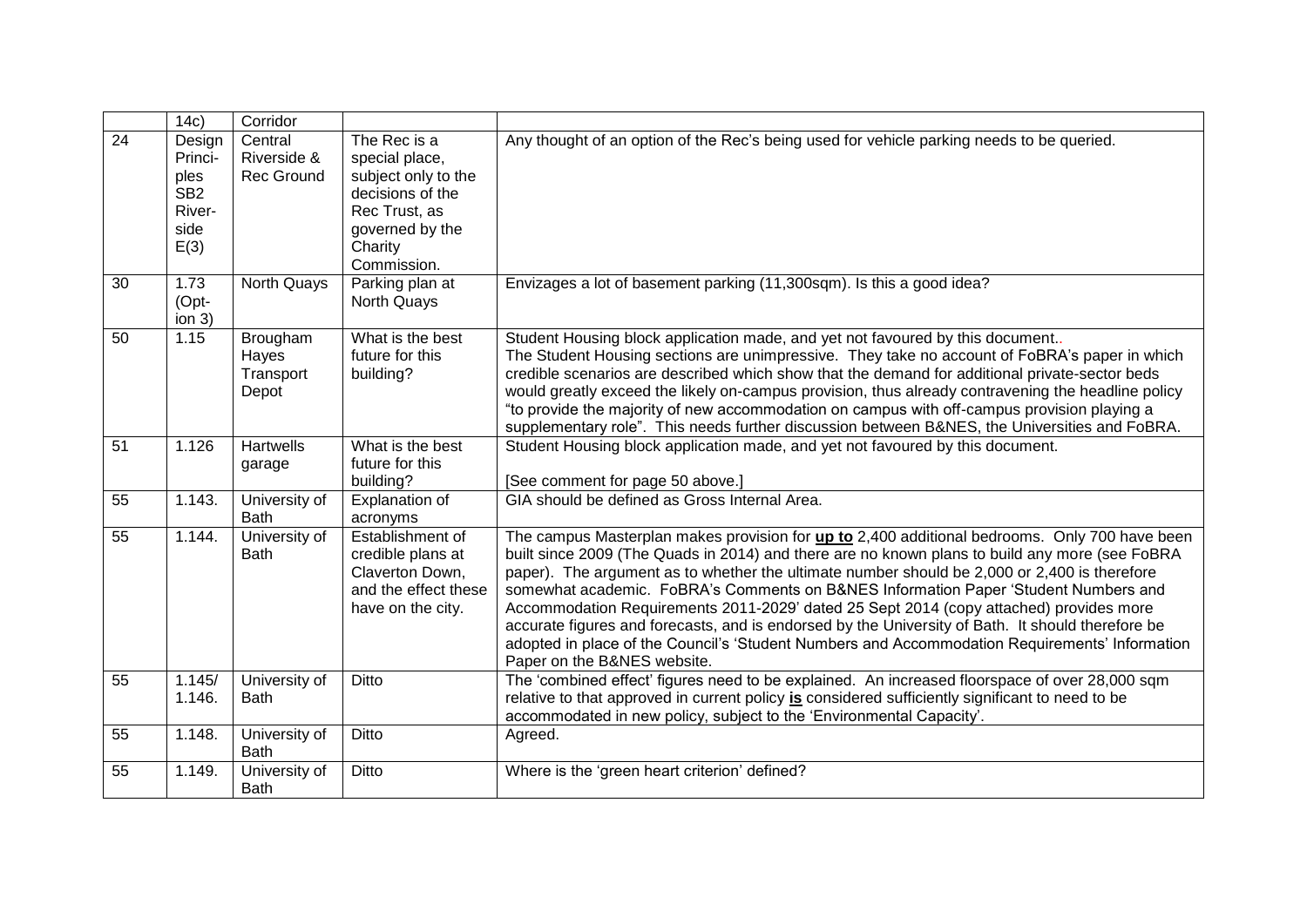| 56  | Emergi    | University of      | Ditto                  | It seems odd to include 'either/or' in the floorspace options. Paras 1.140& 1.142 acknowledge the     |
|-----|-----------|--------------------|------------------------|-------------------------------------------------------------------------------------------------------|
|     | ng        | <b>Bath</b>        |                        | importance of considering the potential impact of future development on nearby residential areas,     |
|     | Policy    |                    |                        | particularly to the south of the campus. Para.1f should therefore be amended to read "much            |
|     | Appro     |                    |                        | improved visual, landscape and amenity relationship with neighbouring land, particularly adjoining    |
|     | ach       |                    |                        | residential areas and Bushey Norwood"                                                                 |
|     | SB26.     |                    |                        |                                                                                                       |
| 56  | $1.152 -$ | <b>Bath Spa</b>    |                        | No comment, as outside Bath                                                                           |
|     | 1.156     | University         |                        |                                                                                                       |
| 60  | 1.161     | Local green        | Green space            | It is implied in this paragraph that Bath's existing Green Open Spaces, previously safeguarded in the |
|     |           | space in           | conservation.          | Local Plan (Appendix 2), will need to meet new criteria before being considered for similar           |
|     |           | <b>Bath</b>        |                        | designation in the Placemaking Plan. FoBRA understands that "designation" will not be appropriate     |
|     |           |                    |                        | for most green areas or open space [see B&NES email dated 7 Jan 15 titled "Local Green Space          |
|     |           |                    |                        | Designation"] and therefore proposes that all existing Green Open Spaces are automatically carried    |
|     |           |                    |                        | forward into the Placemaking Plan as Local Green Spaces.                                              |
| 72  | 1.194     | Pixash Lane        | Bath's new             | Bath citizens will be dismayed to learn that their convenient recycling centre at Midland Road is     |
|     |           | <b>Waste Site</b>  | recycling facility     | going largely to move to Pixash Lane.                                                                 |
| 117 | 1.343     | <b>Rural Areas</b> | Space and sites in     | There is a need to mention non-residential development requirements: eg (a) that the Bath             |
|     | onwar     |                    | the country to the     | Transport Strategy has confirmed the need for a P&R site to the east of Bath and that a site will     |
|     | ds        |                    | east of Bath for       | need to be found; and (b) work to consider an alternative route to the A46-A36 through Bath.          |
|     |           |                    | P&R and A36/46         |                                                                                                       |
|     |           |                    | link.                  |                                                                                                       |
| 171 | 2.6       | Residential        | Short term rentals     | This section should also cover policy towards the use of properties for short-term rentals (party     |
|     |           | Development        |                        | houses).                                                                                              |
| 176 | $2.25 -$  | Residential        | <b>Student Housing</b> | Student Housing - See comments for pages 50&55 above.                                                 |
|     | 2.27      | Development        | policy essential       |                                                                                                       |
|     |           |                    |                        | A Student Housing Policy which recognizes the increasing number of students who live, and will live,  |
|     |           |                    |                        | in the city is essential. It has to balance the appearance of the city, and the needs of the          |
|     |           |                    |                        | universities, students, residents and commerce. There are several suitable examples in Local Plans    |
|     |           |                    |                        | which could be modified for Bath (eg Leeds, Leicester, Loughborough and Brighton &                    |
|     |           |                    |                        | Hove). Brighton & Hove's is written around the following Main Principles:                             |
|     |           |                    |                        |                                                                                                       |
|     |           |                    |                        | Effectively to support and enhance the quality and management of housing and residential<br>$\bullet$ |
|     |           |                    |                        | environments within HMO-dominated studentified neighbourhoods, in conjunction with the                |
|     |           |                    |                        | recognition of the need to continue to support private sector landlords to supply high-quality        |
|     |           |                    |                        | student accommodation.                                                                                |
|     |           |                    |                        | To reduce the over-concentration of HMO in some neighbourhoods by promoting and                       |
|     |           |                    |                        | enabling the appropriate development of purpose-built student accommodation at suitable               |
|     |           |                    |                        | locations within the city, that will appeal to the locational and residential preferences of          |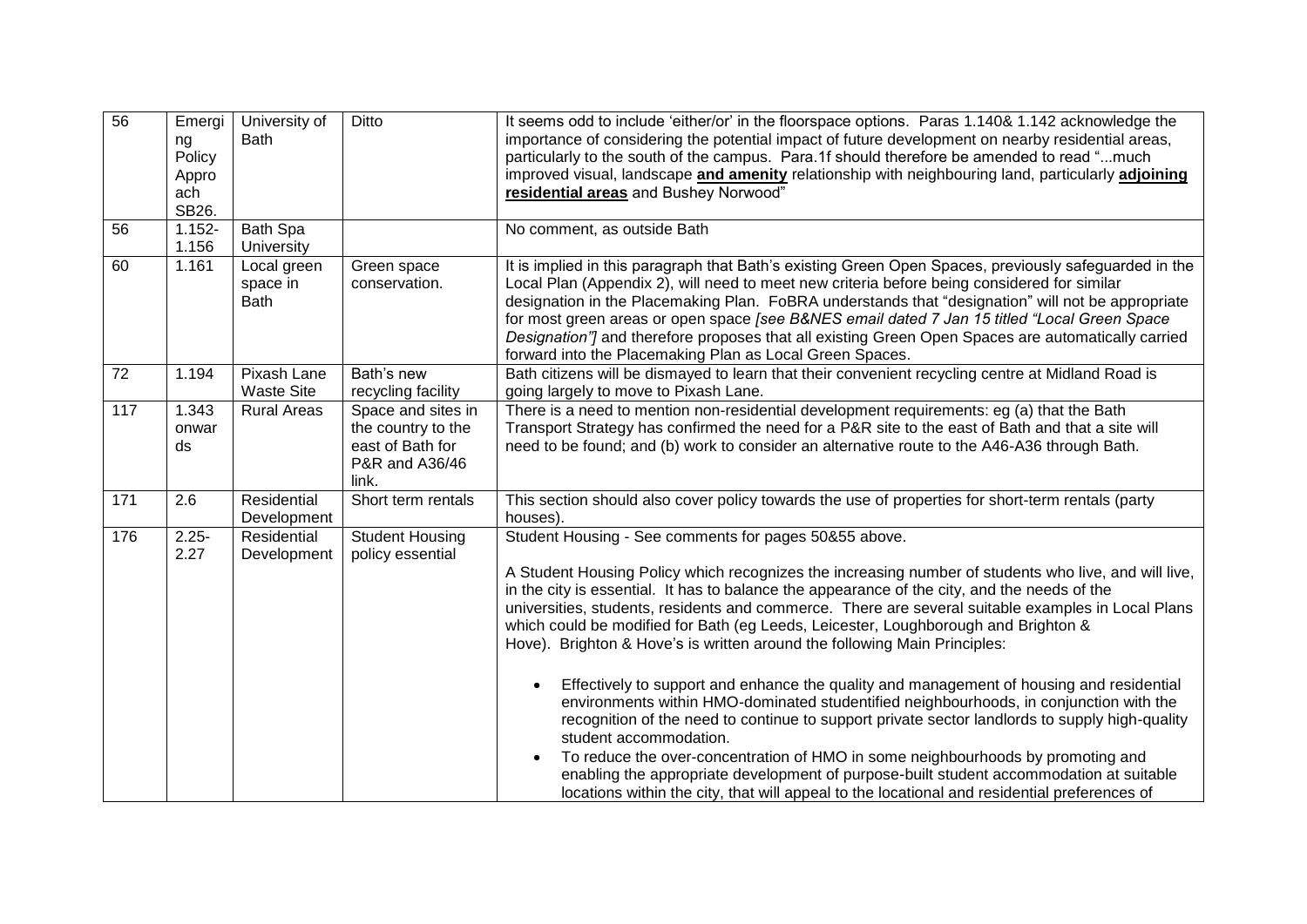|                  |       |                                                    |                                                  | students.<br>To ensure that new developments of student accommodation are well-managed, and do not<br>$\bullet$<br>impact on existing residential communities in negative ways.<br>To monitor the changing geographic patterns of student housing in the city and identify<br>signs of destudentification.                                                                                                                                                                                                                                                                             |
|------------------|-------|----------------------------------------------------|--------------------------------------------------|----------------------------------------------------------------------------------------------------------------------------------------------------------------------------------------------------------------------------------------------------------------------------------------------------------------------------------------------------------------------------------------------------------------------------------------------------------------------------------------------------------------------------------------------------------------------------------------|
| 179              | 2.35  | Residential<br>Development                         | Space standards                                  | First words, delete "In response to". After "Sept 14", delete "there are now" and substitute<br>"proposes".                                                                                                                                                                                                                                                                                                                                                                                                                                                                            |
| 179              | 2.36  |                                                    | Space standards                                  | Insert as first words "The Government states". After "need, and" delete "the Government states".<br>Before "Any optional" insert "According to the Government statements". Delete last 6 words<br>"(according to current Government statements)."                                                                                                                                                                                                                                                                                                                                      |
| 179              | 2.37  |                                                    | Space standards                                  | Insert as first words "Notwithstanding, key stakeholders including" After "space standards" add<br>"but they remain concerned that, if these Government standards are not to be made mandatory,<br>LPAs, developers of new property and converters and adapters of existing property will be able to<br>continue to produce sub-standard dwellings. Moreover, they believe that the logic for the<br>introduction of a national minimum space standard is to ensure that efficient, desirable and<br>sustainable dwellings are produced country-wide.                                  |
| 179              | 2.38  |                                                    | Space standards                                  | Substitute the following wording: "Once enabling legislation and national policy is in place, the<br>Council will ensure that the criteria are met locally and, exceptionally, what evidence will be needed<br>to justify any reduction of agreed specific standards. Until this point, even if it is difficult to determine<br>what the policy would look like, the Council will begin to take measures to implement minimum<br>space and access standards. However, it recognises that the position is likely to be clearer during<br>2015, to inform preparation of the draft Plan. |
| 179              | 2.39  |                                                    | Space standards                                  | Insert "mandatory" before "local".                                                                                                                                                                                                                                                                                                                                                                                                                                                                                                                                                     |
| 184              | 2.56  | Economic<br>development                            |                                                  | Not clear.                                                                                                                                                                                                                                                                                                                                                                                                                                                                                                                                                                             |
| 211              | 2.155 | Green belt                                         | Green belt removal.                              | Surely the Inspector has already approved Green Belt removal at Odd Down?                                                                                                                                                                                                                                                                                                                                                                                                                                                                                                              |
| $\overline{212}$ | 2.167 | Visual<br>amenities of<br>the Green<br><b>Belt</b> | Eastern P&R may<br>be incompatible<br>with this. | Emerging policy GB1 is too sweeping: "no development within or visible from the Green Belt".<br>Would that not preclude development for miles around, including within Bath? Also, it should be<br>recognised that there may be a need for some non-residential development in the vicinity of the<br>Green Belt, eg an eastern Bath P&R.                                                                                                                                                                                                                                              |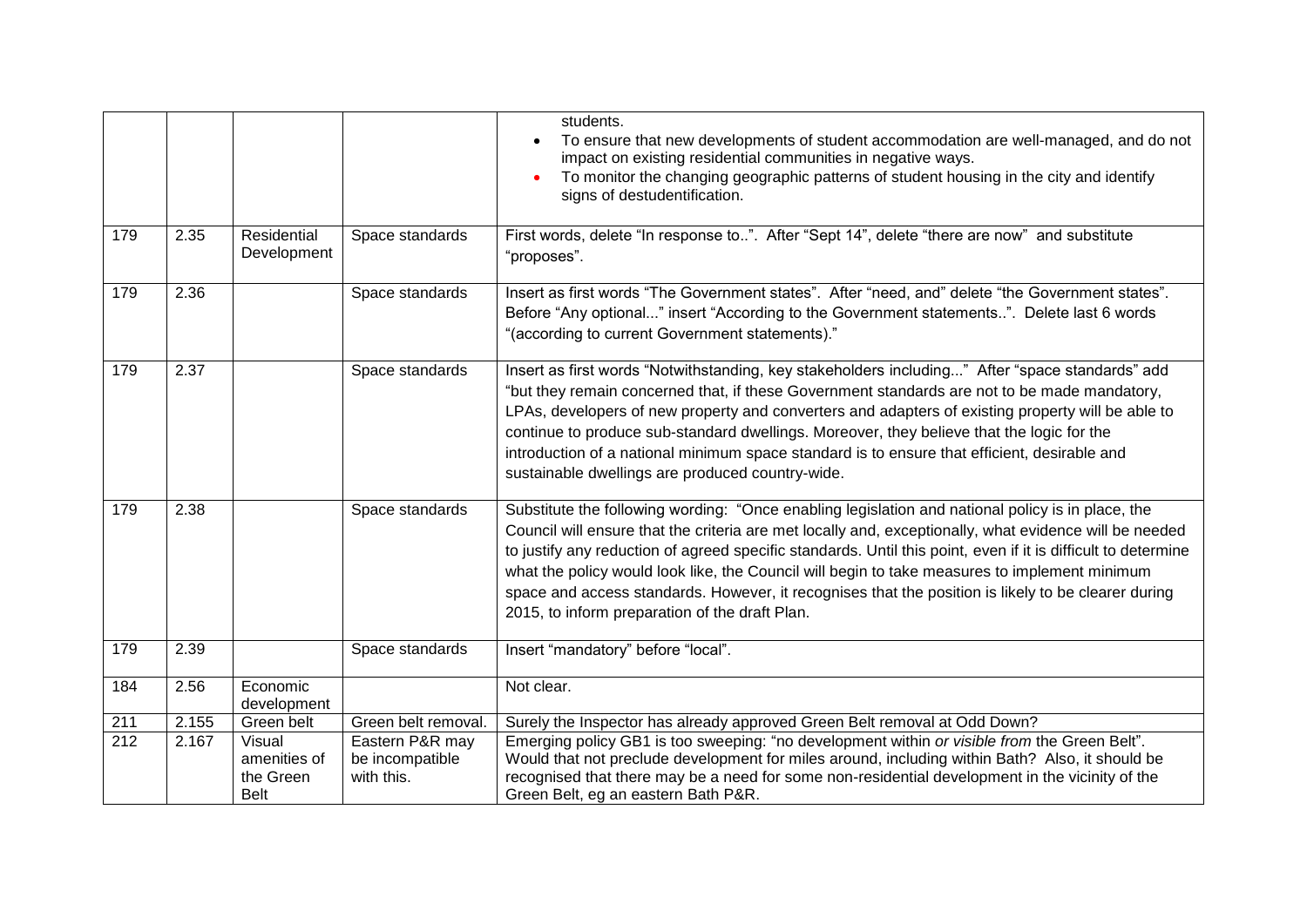| $\overline{218}$ | 2.187           | Urban                    | Evidence base                               | The Bath Public Realm and Movement Strategy should be included in this list.                                                                                                                                                                                                                                                                                                                                                                                                                                                                                                                                                                                                                                                                                                                                                                                                                                                                                                                                                                                                                                                                                                                                                                                                                                                                                              |
|------------------|-----------------|--------------------------|---------------------------------------------|---------------------------------------------------------------------------------------------------------------------------------------------------------------------------------------------------------------------------------------------------------------------------------------------------------------------------------------------------------------------------------------------------------------------------------------------------------------------------------------------------------------------------------------------------------------------------------------------------------------------------------------------------------------------------------------------------------------------------------------------------------------------------------------------------------------------------------------------------------------------------------------------------------------------------------------------------------------------------------------------------------------------------------------------------------------------------------------------------------------------------------------------------------------------------------------------------------------------------------------------------------------------------------------------------------------------------------------------------------------------------|
|                  |                 | Design                   | documents.                                  |                                                                                                                                                                                                                                                                                                                                                                                                                                                                                                                                                                                                                                                                                                                                                                                                                                                                                                                                                                                                                                                                                                                                                                                                                                                                                                                                                                           |
| $261 -$          | $2.306 -$       | Sustainable              | <b>Transport Strategy</b>                   | This section should refer to the transport strategies for Bath (and Keynsham and Radstock). The                                                                                                                                                                                                                                                                                                                                                                                                                                                                                                                                                                                                                                                                                                                                                                                                                                                                                                                                                                                                                                                                                                                                                                                                                                                                           |
| 274              | 2.367           | Transport                | compatibility.                              | Bath Transport Strategy recognises that Bath suffers from high levels of traffic and air pollution and<br>that the intrusion of traffic needs to be reduced. The entire road network in the city suffers from air<br>pollution above the legal limit, a fact recognised by its designation as an Air Quality Management<br>Area.<br>The Placemaking Place should also recognise explicitly the connection between development and<br>traffic generation. The potential development sites within Bath defined in the draft plan are<br>extensive, and development options are suggested for each area. Each option will generate traffic<br>which will have a local impact, and there will also be an aggregate effect on the road network, with<br>considerable traffic growth. We have yet to see any modelling of the land use options or an<br>assessment of the aggregate impact. If such work has been undertaken, it is not reported in the<br>draft Plan nor in the Sustainability Appraisal. The conclusion from an analysis of the consequences<br>for traffic growth can be either to plan for the additional growth, or conversely, to reconsider the<br>development options and plan for less intensive use of the land. The Placemaking Plan needs to<br>address this issue fairly and squarely, and to make it clear that, even though all these sites have |
|                  |                 |                          |                                             | been identified as in principle suitable for housing development, before any permissions are granted<br>there must be proper studies of their traffic impact on the whole city and its distributor roads, and                                                                                                                                                                                                                                                                                                                                                                                                                                                                                                                                                                                                                                                                                                                                                                                                                                                                                                                                                                                                                                                                                                                                                             |
|                  |                 |                          |                                             | their availability for development must be held back until any work necessary to improve highways,                                                                                                                                                                                                                                                                                                                                                                                                                                                                                                                                                                                                                                                                                                                                                                                                                                                                                                                                                                                                                                                                                                                                                                                                                                                                        |
|                  |                 |                          |                                             | public transport or traffic management has been planned, funded and committed. We propose                                                                                                                                                                                                                                                                                                                                                                                                                                                                                                                                                                                                                                                                                                                                                                                                                                                                                                                                                                                                                                                                                                                                                                                                                                                                                 |
|                  |                 |                          |                                             | below suggestions to strengthen this section of the Plan.                                                                                                                                                                                                                                                                                                                                                                                                                                                                                                                                                                                                                                                                                                                                                                                                                                                                                                                                                                                                                                                                                                                                                                                                                                                                                                                 |
| 261              | 2.307           | Sustainable<br>Transport | <b>Transport Strategy</b><br>compatibility. | Add a new policy aim: "To reduce traffic congestion and air pollution and the intrusion of vehicles in<br>urban areas". (This is based on Policy GABP5 of the Bath Transport Strategy).                                                                                                                                                                                                                                                                                                                                                                                                                                                                                                                                                                                                                                                                                                                                                                                                                                                                                                                                                                                                                                                                                                                                                                                   |
| 262              | 2.309           | Sustainable              |                                             | Insert new paragraphs after para 2.309:                                                                                                                                                                                                                                                                                                                                                                                                                                                                                                                                                                                                                                                                                                                                                                                                                                                                                                                                                                                                                                                                                                                                                                                                                                                                                                                                   |
|                  |                 | Transport                |                                             | 2.310 The Bath Transport Strategy recognises that Bath suffers from high levels of traffic and air                                                                                                                                                                                                                                                                                                                                                                                                                                                                                                                                                                                                                                                                                                                                                                                                                                                                                                                                                                                                                                                                                                                                                                                                                                                                        |
|                  |                 |                          |                                             | pollution and that the intrusion of traffic needs to be reduced. The entire road network in the city                                                                                                                                                                                                                                                                                                                                                                                                                                                                                                                                                                                                                                                                                                                                                                                                                                                                                                                                                                                                                                                                                                                                                                                                                                                                      |
|                  |                 |                          |                                             | suffers from air pollution above the legal limit, a fact recognised by its designation as an Air Quality                                                                                                                                                                                                                                                                                                                                                                                                                                                                                                                                                                                                                                                                                                                                                                                                                                                                                                                                                                                                                                                                                                                                                                                                                                                                  |
|                  |                 |                          |                                             | Management Area. [Keynsham, Radstock etc]                                                                                                                                                                                                                                                                                                                                                                                                                                                                                                                                                                                                                                                                                                                                                                                                                                                                                                                                                                                                                                                                                                                                                                                                                                                                                                                                 |
|                  |                 |                          |                                             | 2.310 The development options considered in this Plan will generate additional traffic and there will<br>also be an aggregate effect on the road network. The impact in each area, and the aggregate                                                                                                                                                                                                                                                                                                                                                                                                                                                                                                                                                                                                                                                                                                                                                                                                                                                                                                                                                                                                                                                                                                                                                                      |
|                  |                 |                          |                                             | impact on the road network of the options put forward, will be assessed as part of the ongoing work                                                                                                                                                                                                                                                                                                                                                                                                                                                                                                                                                                                                                                                                                                                                                                                                                                                                                                                                                                                                                                                                                                                                                                                                                                                                       |
|                  |                 |                          |                                             | stemming from this Plan and the Transport Strategies for Bath and other urban areas. Development                                                                                                                                                                                                                                                                                                                                                                                                                                                                                                                                                                                                                                                                                                                                                                                                                                                                                                                                                                                                                                                                                                                                                                                                                                                                          |
|                  |                 |                          |                                             | of these sites will not proceed until any work necessary to improve highways, public transport or                                                                                                                                                                                                                                                                                                                                                                                                                                                                                                                                                                                                                                                                                                                                                                                                                                                                                                                                                                                                                                                                                                                                                                                                                                                                         |
|                  |                 |                          |                                             | traffic management has been planned, funded and committed.                                                                                                                                                                                                                                                                                                                                                                                                                                                                                                                                                                                                                                                                                                                                                                                                                                                                                                                                                                                                                                                                                                                                                                                                                                                                                                                |
| 262              | 2.310           | Sustainable              | <b>Transport Strategy</b>                   | Add to point 1 after 'traffic management' and parking control                                                                                                                                                                                                                                                                                                                                                                                                                                                                                                                                                                                                                                                                                                                                                                                                                                                                                                                                                                                                                                                                                                                                                                                                                                                                                                             |
|                  | ST <sub>1</sub> | Transport                | compatibility.                              |                                                                                                                                                                                                                                                                                                                                                                                                                                                                                                                                                                                                                                                                                                                                                                                                                                                                                                                                                                                                                                                                                                                                                                                                                                                                                                                                                                           |
| 264              | $2.316 -$       | Sustainable              | <b>Transport Strategy</b>                   | This Section should refer to the Bath Transport Strategy, which has confirmed the need for a P&R to                                                                                                                                                                                                                                                                                                                                                                                                                                                                                                                                                                                                                                                                                                                                                                                                                                                                                                                                                                                                                                                                                                                                                                                                                                                                       |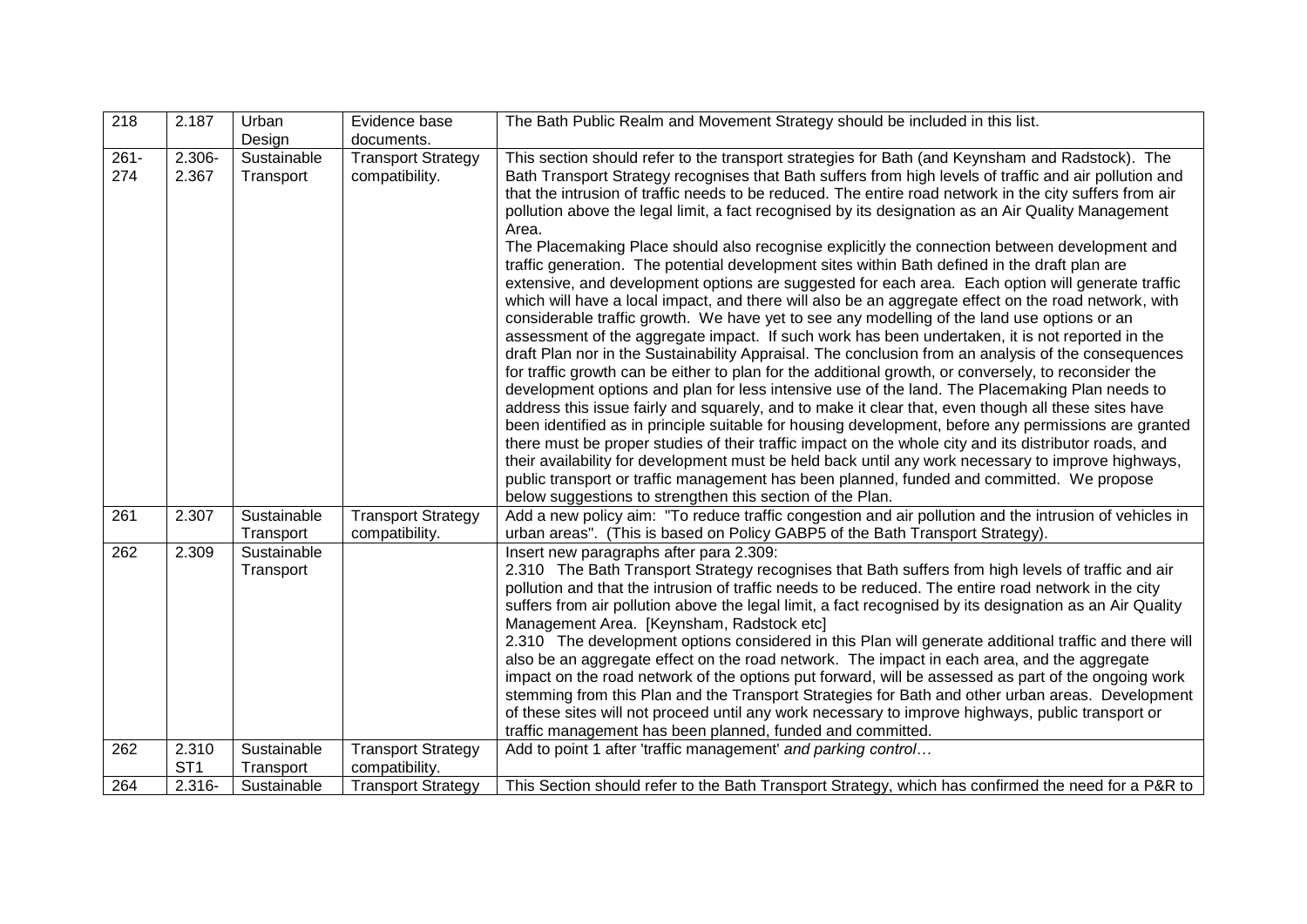|                  | 2.319           | Transport   | compatibility.            | the east of Bath and the need to consider alternatives to the A46-A36 route through Bath for HGV.                                             |
|------------------|-----------------|-------------|---------------------------|-----------------------------------------------------------------------------------------------------------------------------------------------|
| $\overline{265}$ | 2.325           | Sustainable | See comment for           | Should propose an integrated plan for the Lower Bristol Road and the Enterprise Area development,                                             |
|                  |                 | Transport   | p17, above.               | making use of CIL funds.                                                                                                                      |
| 266              | 2.328&          | Sustainable | <b>Transport Strategy</b> | Needs to be read with an A36-A46 link in mind and so that such a link is not precluded by this                                                |
|                  | ST <sub>3</sub> | Transport   | compatibility.            | policy. This section needs to refer to the intention stated in the transport strategy to look at                                              |
|                  |                 |             |                           | alternative routes for HGV currently using Bath.                                                                                              |
| 268              | 2.333           | Sustainable | <b>Transport Strategy</b> | Should mention the aim in the Bath Transport Strategy (and the other towns if appropriate) to reduce                                          |
|                  |                 | Transport   | compatibility.            | traffic and to develop a traffic management plan accordingly.                                                                                 |
| 268              | 2.334           | Sustainable | <b>Transport Strategy</b> | Generally satisfactory, but ignores the fact that, in Bath at least, the main shopping streets are                                            |
|                  | ST <sub>5</sub> | Transport   | compatibility.            | mixed up with residential accommodation.                                                                                                      |
| 269              | 2.335           | Sustainable | <b>Transport Strategy</b> | The P&Rs should operate until late for 7 days a week, with secure overnight parking. That would                                               |
|                  |                 | Transport   | compatibility - P&R       | enable their use by evening visitors and those staying overnight, who cannot currently use                                                    |
|                  |                 |             | policy                    | them. There should be a shuttle service of suitable vehicles for overnight visitors, serving the hotels                                       |
|                  |                 |             |                           | and guest houses.                                                                                                                             |
| 269              | 2.337           | Sustainable | <b>Transport Strategy</b> | ST6 point 1 is basically meaningless. Clearly one cannot accept the unacceptable, and anyway this                                             |
|                  | ST <sub>6</sub> | Transport   | compatibility - P&R       | does not define what is 'unacceptable': unacceptable to whom, and on what criteria? There is no                                               |
|                  |                 |             | policy                    | recognition of the necessity to strike a balance between the need for a P&R to help protect the                                               |
|                  |                 |             |                           | environment of Bath and the need to minimise harm to the environment to the east of the city.                                                 |
|                  |                 |             |                           | Suggested revision:"a. Development can be shown to be in the public interest, taking into account                                             |
|                  |                 |             |                           | the need to protect the Bath World Heritage Site by reducing traffic intrusion, and the potential                                             |
|                  |                 |             |                           | impact on environmental assets and amenity including the setting of Bath and the Cotswolds                                                    |
|                  |                 |             |                           | AONB".                                                                                                                                        |
| 270              | 2.338           | Sustainable | <b>Transport Strategy</b> | The first mention of the Bath Transport Strategy!                                                                                             |
|                  |                 | Transport   | compatibility             |                                                                                                                                               |
| 271              | 2.343           | Transport   | <b>Transport Strategy</b> | B&NES' current Local Plan states, under policy ES10, that development will not be permitted where                                             |
|                  | ST <sub>7</sub> | access and  | compatibility -           | it would:                                                                                                                                     |
|                  |                 | development | pollution policy          | Have an adverse impact on health, the natural or built environment or amenity of existing or<br>$\bullet$                                     |
|                  |                 | management  |                           | proposed uses by virtue of odour, dust and/or other forms of air pollution, or                                                                |
|                  |                 |             |                           |                                                                                                                                               |
|                  |                 |             |                           | Be likely to suffer unacceptable nuisance as a result of proximity to existing sources of odour,<br>dust and/or other forms of air pollution. |
|                  |                 |             |                           |                                                                                                                                               |
|                  |                 |             |                           | This policy should be saved in ST7. This is entirely the wrong time to weaken policy on air pollution                                         |
|                  |                 |             |                           | related to development. ST7 was a material factor in the Inspector's rejection of the Tesco appeal                                            |
|                  |                 |             |                           | on the Bath Press site.                                                                                                                       |

Robin Kerr, FoBRA Chairman